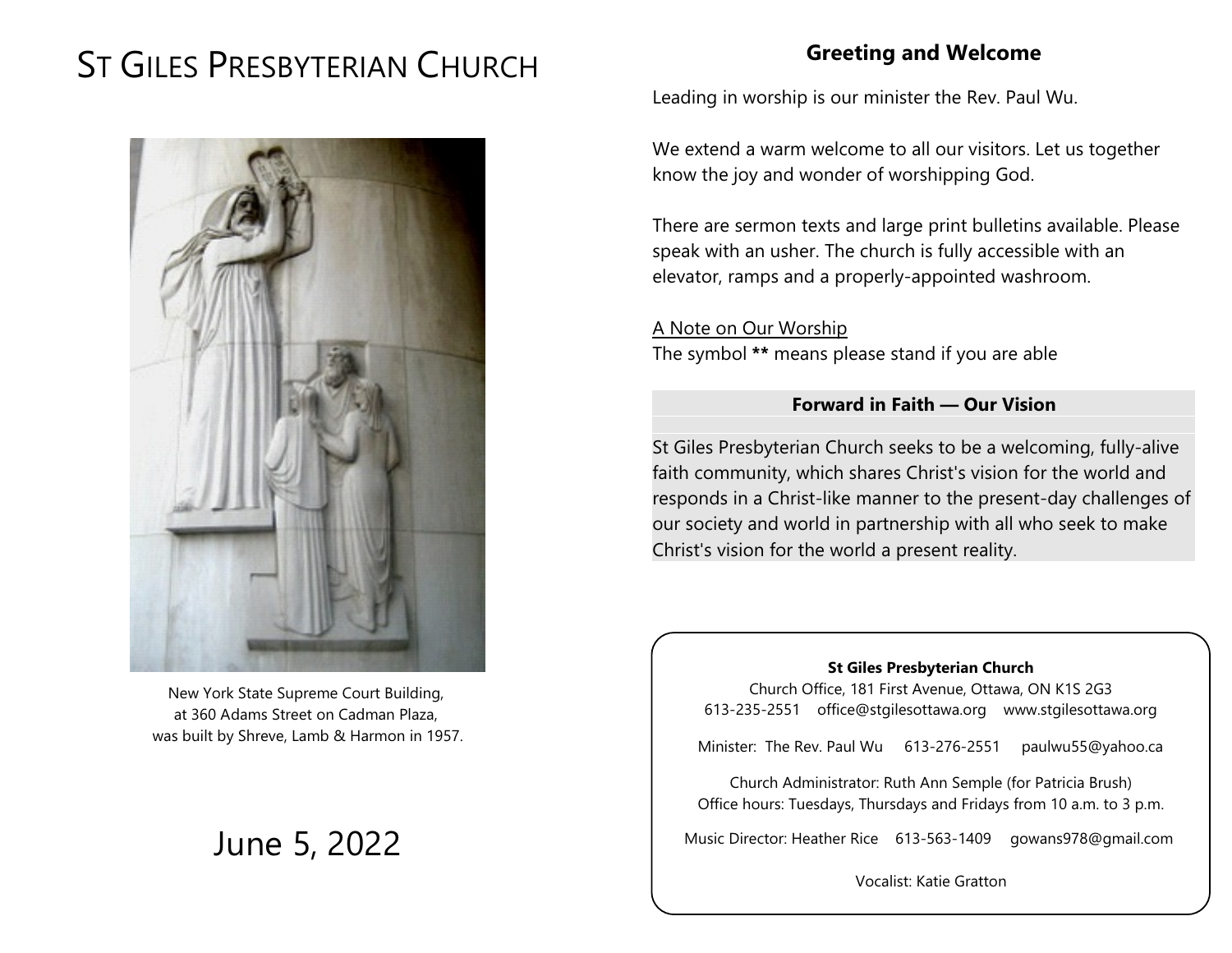We acknowledge that the land on which we gather is the traditional unceded territory of the Algonquin Anishnaabeg People. The Algonquin peoples have lived on this land since time immemorial. We are grateful to have the opportunity to be present in this territory.

Prelude *I Was Full of Joy* by Willard F Jabusch

Call to Worship

One: The law of the Lord is perfect, **All: reviving the soul.** 

One: The decrees of the Lord are sure,

**All: making wise the simple.**

One: The precepts of the Lord are right,

**All: rejoicing the heart.**

One: The commandment of the Lord is clear,

**All: enlightening the eyes.** 

One: The fear of the Lord is pure,

**All: enduring forever.** 

One: The ordinances of the Lord are true **All: and righteous altogether.** 

**\*\*Hymn: In your pentecostal splendour 279**

**1. In your pentecostal splendour rise, O living God, arise; smoke of battle blurs and blinds us; blow your wind and clear our eyes: Hallelujah, hallelujah! You are God of victories!**

- **2. You of old did lead your people through the desert as they went; you upon the mount to Moses did your tenfold rule present. Hallelujah, hallelujah! You are law and covenant!**
- **3. Christ who stooped to die for sinners, you have raised to highest place; he, captivity led captive, bring forth gifts for all our race. Hallelujah, hallelujah! You are giver of all grace!**
- **4. You at Pentecost did shower gracious rain from heaven above; on all flesh did pour your Spirit, silverwinged, descending dove. Hallelujah, hallelujah! You are liberty and love!**
- **5. Let the fire of your near presence melt our fears, like wax, away; touch our lips with songs of courage; teach us with your saints to say, Hallelujah, hallelujah! You will guide us all the way!**

#### Children's Story

## Prayer of Adoration

Holy God, from our scattered lives we gather to praise you, for you are great and wonderful. With joyful hearts, we celebrate the work of your Spirit. At the dawn of creation, you sent your Spirit to bring life. Over the centuries, your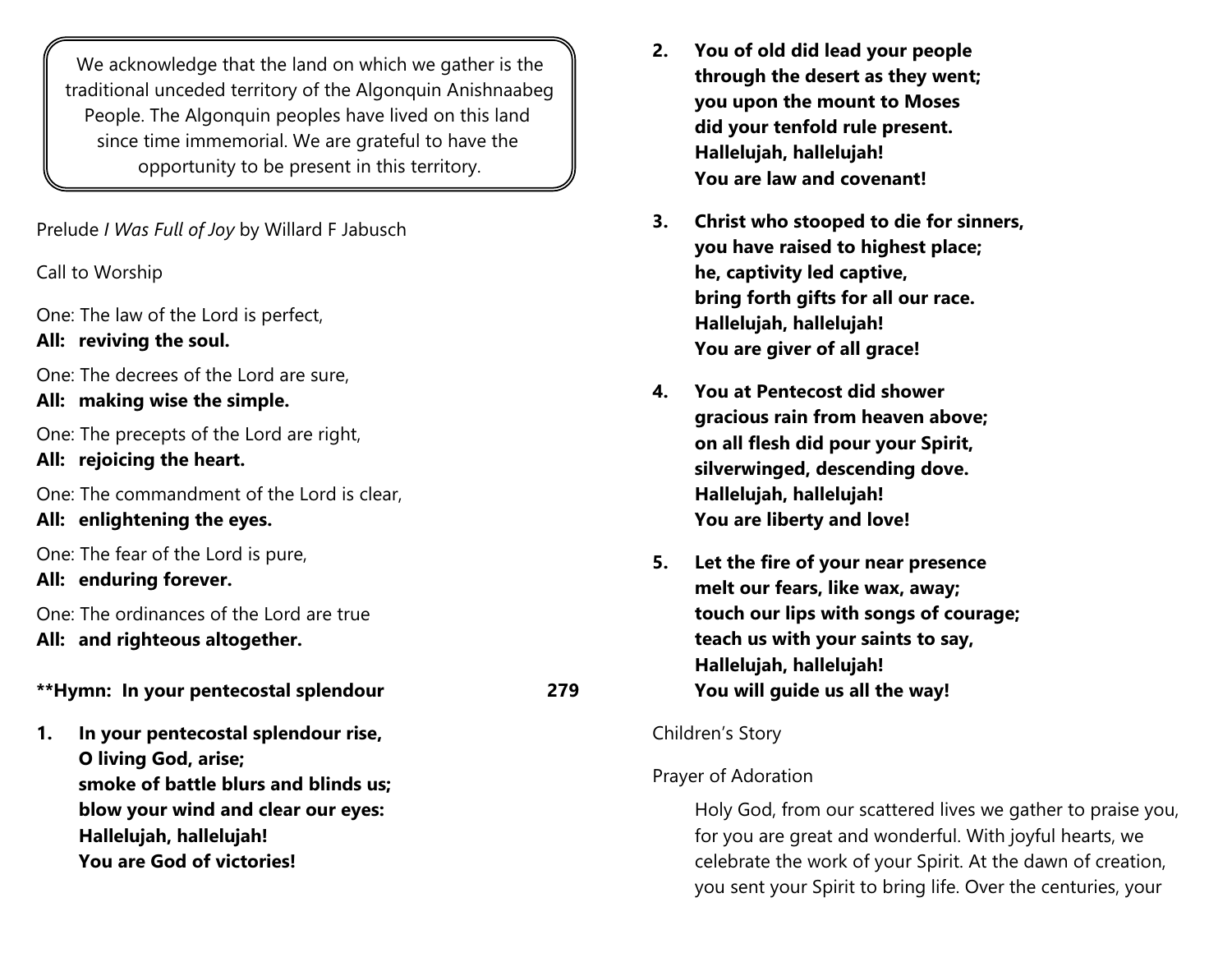Spirit called your servants to proclaim your love and justice. Through the flames of Pentecost, your Spirit gave birth to the church with energy and wonder. Today, your Spirit is at work in the world, bringing renewal and hope here and everywhere. Transform us by your Spirit to become more faithful followers of Jesus Christ, who lives and reigns with you and the Holy Spirit, one God, now and forever. Amen.

#### Unison Prayer of Confession

**Almighty God, you poured out your Spirit to guide your disciples, and empower your church with gifts for ministry. We confess we often resist the Spirit's guidance. The challenge to change makes us uncomfortable. We overlook the gifts others can offer and fail to live out Christ's love for the world. Forgive us, O God. Send your Holy Spirit to us again to open our minds and hearts to the challenges in ministry you set before us in Jesus' name.** 

#### The Lord's Prayer

**Our Father who art in heaven, hallowed be thy name. Thy kingdom come, thy will be done on earth as it is in heaven. Give us this day our daily bread, and forgive us our debts as we forgive our debtors, and lead us not into temptation, but deliver us from evil, for thine is the kingdom and the power and the glory, for ever and ever. Amen.**

#### Assurance of Pardon

Hear and believe this promise of the good news: If anyone is in Christ, there is a new creation. The old life has passed away and new life has begun. Know that in Jesus Christ, you are forgiven! You are set free to live life anew in the power of the Spirit. Amen.

#### Scripture

#### First Reading: Exodus 24:12-18; 32:1-6

The Lord said to Moses, "Come up to me on the mountain and wait there; I will give you the tablets of stone, with the law and the commandment, which I have written for their instruction." So Moses set out with his assistant Joshua, and Moses went up onto the mountain of God. To the elders he had said, "Wait here for us, until we come back to you. Look, Aaron and Hur are with you; whoever has a dispute may go to them."

Then Moses went up on the mountain, and the cloud covered the mountain. The glory of the Lord settled on Mount Sinai, and the cloud covered it for six days; on the seventh day he called to Moses out of the cloud. Now the appearance of the glory of the Lord was like a devouring fire on the top of the mountain in the sight of the Israelites. Moses entered the cloud and went up on the mountain. Moses was on the mountain for forty days and forty nights.

When the people saw that Moses delayed to come down from the mountain, the people gathered around Aaron and said to him, "Come, make gods for us, who shall go before us; as for this Moses, the man who brought us up out of the land of Egypt, we do not know what has become of him." Aaron said to them, "Take off the gold rings that are on the ears of your wives, your sons, and your daughters and bring them to me." So all the people took off the gold rings from their ears and brought them to Aaron. He took these from them, formed them in a mold, and cast an image of a calf, and they said, "These are your gods, O Israel, who brought you up out of the land of Egypt!" When Aaron saw this, he built an altar before it, and Aaron made a proclamation and said, "Tomorrow shall be a festival to the Lord." They rose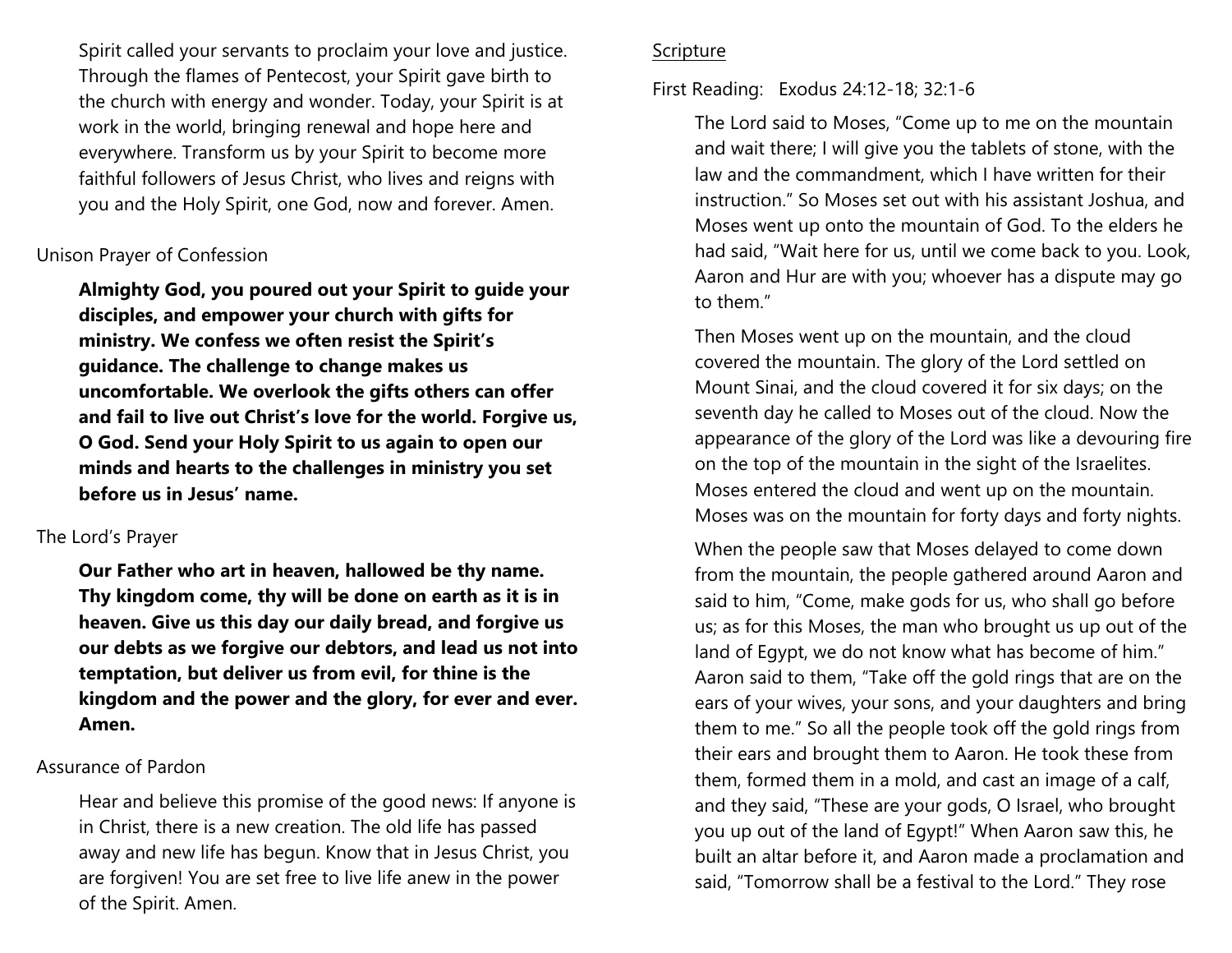early the next day and offered burnt offerings and brought sacrifices of well-being, and the people sat down to eat and drink and rose up to revel.

Responsive Reading: Psalm 106: 1-6, 19-23 *(with refrain 2)*



#### Praise the Lord!

O give thanks to the Lord, for the Lord is good,

### **God's steadfast love endures forever.**

Who can utter the mighty doings of the Lord or declare all God's praise?

#### **Blesses are those who observe justice, who do righteousness at all times.**

Remember me, O Lord, when you show favour to your people;

## **help me when you deliver them,**

that I may see the prosperity of your chosen ones,

## **that I may rejoice in the gladness of your nation, that I may glory in your heritage.**

Both we and our ancestors have sinned;

#### **we have committed iniquity, have done wickedly.**

They made a calf at Horeb and worshipped a cast image.

## **They exchanged the glory of God**

#### **for the image of an ox that eats grass.**

They forgot God, their Saviour, who had done great things in Egypt, wondrous works in the land of Ham, and awesome deeds by the Red Sea. **Therefore God said he would destroy them had not Moses, the chosen one, stood in the breach before God, to turn away the wrath that would destroy them.** 

#### Second Reading: Matthew 5:1-3

When Jesus saw the crowds, he went up the mountain, and after he sat down, his disciples came to him. And he began to speak and taught them, saying: "Blessed are the poor in spirit, for theirs is the kingdom of heaven.

Reader: This is the word of the Lord, **People: Thanks be to God.**

#### **\*\*Hymn: Blest are they 624**

## **1. Blest are they, the poor in spirit; theirs is the kingdom of God. Blest are they, full of sorrow, they shall be consoled.**

#### *Refrain*

**Rejoice and be glad! Blessed are you; holy are you! Rejoice and be glad! Yours is the Kingdom of God!**

- **2. Blest are they, the lowly ones; they shall inherit the earth. Blest are they, who hunger and thirst; they shall have their fill.** *Refrain*
- **3. Blest are they who show mercy; mercy shall be theirs. Blest are they, the pure of heart; they shall see God!** *Refrain*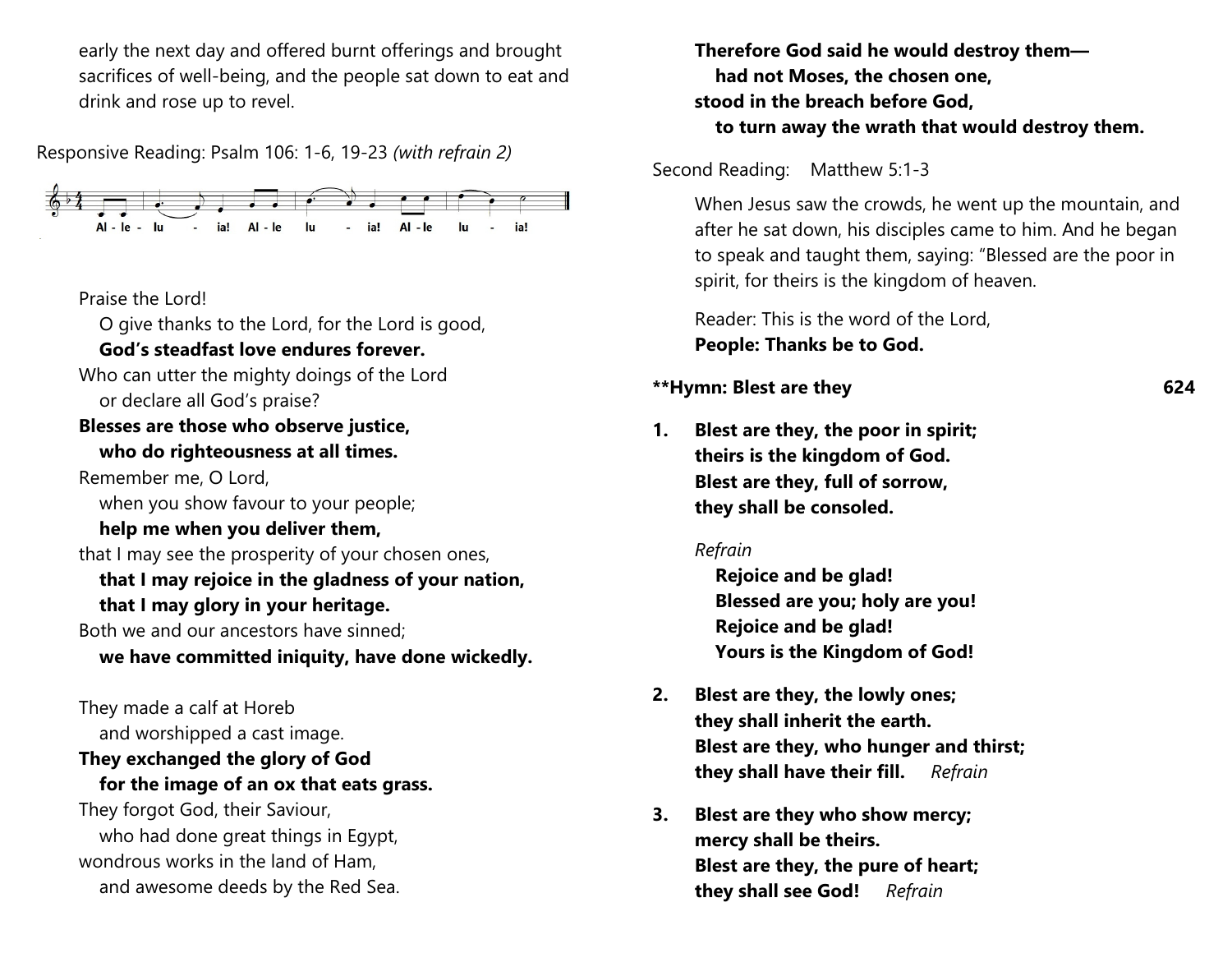- **4. Blest are they who seek peace; they are the children of God. Blest are they who suffer in faith, the glory of God is theirs.** *Refrain*
- **5. Blest are you who suffer hate all because of me. Rejoice and be glad, yours is the kingdom, shine for all to see.** *Refrain*

Sermon Blessed are the poor in spirit

Prayers of the People

Anthem The Lone, Wild Bird (arr.by Jessica Nelson)

Passing of the Peace

Announcements

#### **Offering**

**Doxology: Praise God from whom all blessings flow 830 Praise him, all creatures here below; Praise him above, ye heavenly host; Praise Father, Son and Holy Ghost.**

Prayer of Dedication

**\*\*Hymn: We are God's people 472**

**1. We are God's people, the chosen of the Lord, Born of His Spirit, established by His Word; Our cornerstone is Christ alone, And strong in Him we stand: O let us live transparently And walk heart to heart and hand in hand.**

- **2. We are God's loved ones, the Bride of Christ our Lord, For we have known it, the love of God outpoured; Now let us learn how to return The gift of love once given: O let us share each joy and care, And live with a zeal that pleases Heaven.**
- **3. We are the Body of which the Lord is Head, Called to obey Him, now risen from the dead; He wills us be a family, Diverse yet truly one: O let us freely give our gifts, And so shall God's work on earth be done.**
- **4. We are a temple, the Spirit's dwelling place, Formed in great weakness, a cup to hold God's grace; Alone, we die, for on its own Each ember loses fire: Yet joined in one the flame burns on To give warmth and light, and to inspire.**

#### Benediction

Postlude *Blow Up The Trumpet In The New Moon!* (Blow up the trumpet in the new moon, in the time appointed, on our solemn feast day. Psalm 81:4) by Gilbert Martin